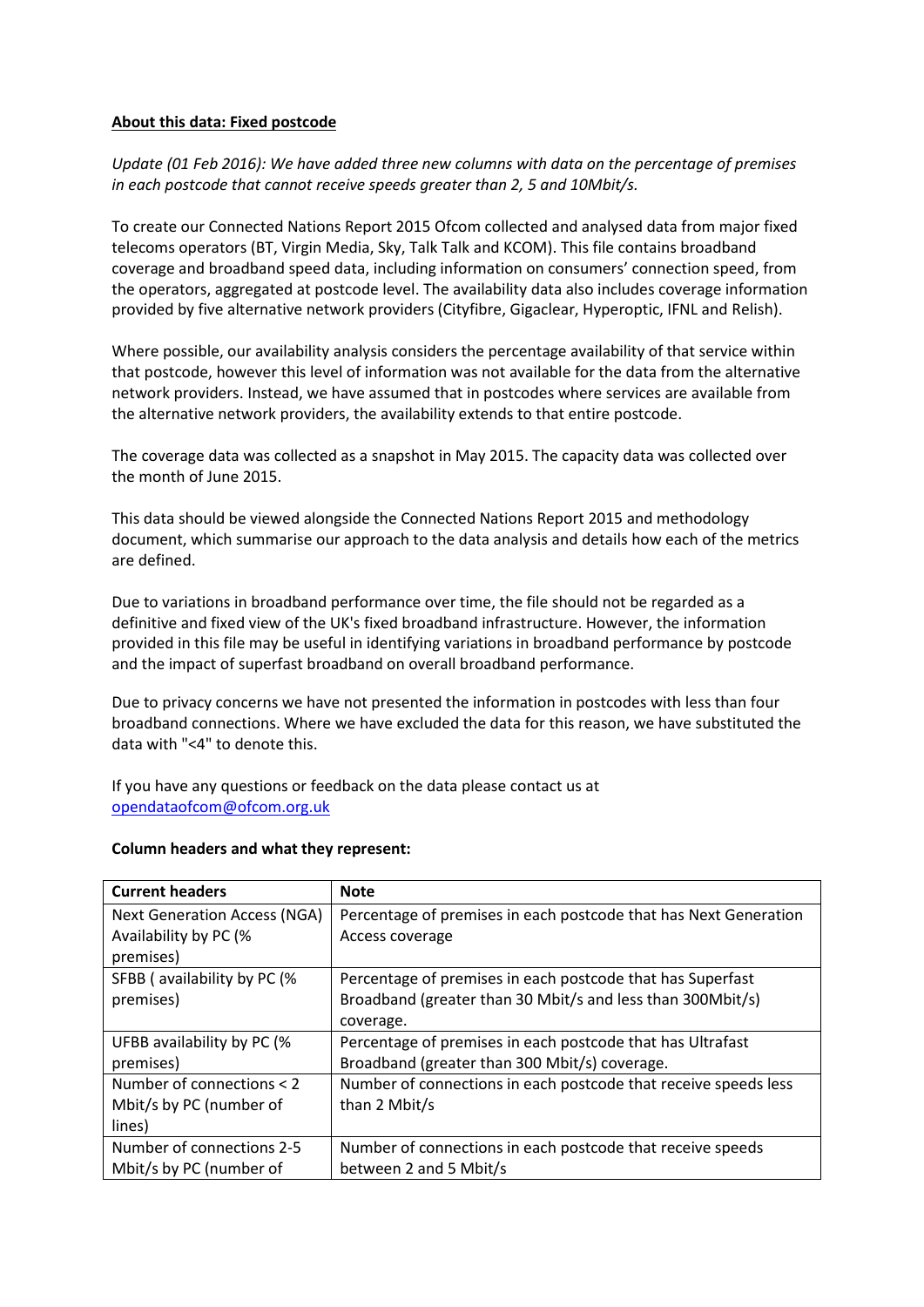| lines)                        |                                                                     |
|-------------------------------|---------------------------------------------------------------------|
| Number of connections 5-10    | Number of connections in each postcode that receive speeds          |
| Mbit/s by PC (number of       | between 5 and 10 Mbit/s                                             |
| lines)                        |                                                                     |
| Number of connections 10-30   | Number of connections in each postcode that receives speeds         |
| Mbit/s by PC (number of       | between 10 and 30 Mbit/s                                            |
| lines)                        |                                                                     |
| Number of connections > 30    | Number of connections in each postcode that receive speeds          |
| Mbit/s by PC (number of       | greater than 30 Mbit/s                                              |
| lines)                        | (Note this includes UFBB (greater than 300 Mbit/s) lines)           |
| Number of connections > 300   | Number of connections in each postcode that receive speeds          |
| Mbit/s by PC (number of       | greater than 300 Mbit/s                                             |
| lines)                        |                                                                     |
| Average download speed        | Average download speed (in Mbit/s) of all connections in each       |
| (Mbit/s) by PC                | postcode                                                            |
| Median download speed         | Median download speed (in Mbit/s) of all connections in each        |
| (Mbit/s) by PC                | postcode                                                            |
| Minimum download speed        | Minimum download speed (in Mbit/s) of all connections in each       |
| (Mbit/s) by PC                | postcode                                                            |
| Maximum download speed        | Maximum download speed (in Mbit/s) of all connections in each       |
| (Mbit/s) by PC                | postcode                                                            |
| Tech-Specific: Average        | Average download speed (in Mbit/s) of all connections in a          |
| download speed (Mbit/s) for   | postcode that satisfy the definition of being an Next Generation    |
| NGA lines by PC               | Access line                                                         |
| <b>Tech-Specific: Average</b> | Average download speed (in Mbit/s) of all connections in a          |
| download speed (Mbit/s) for   | postcode that do not satisfy the definition of being an Next        |
| non-NGA lines by PC           | <b>Generation Access line</b>                                       |
| Tech-Specific: Average        | Average download speed (in Mbit/s) of all connections in a          |
| download speed (Mbit/s) for   | postcode that deliver speed less than 30 Mbit/s                     |
| Basic BB lines by PC          |                                                                     |
| Tech-Specific: Average        | Average download speed (in Mbit/s) of all connections in a          |
| download speed (Mbit/s) for   | postcode that deliver speed greater than 30 Mbit/s                  |
| SFBB lines by PC              | (Note this includes UFBB (greater than 300 Mbit/s) lines)           |
| <b>Tech-Specific: Average</b> | Average download speed (in Mbit/s) of all connections in a          |
| download speed (Mbit/s) for   | postcode that deliver speed greater than 300 Mbit/s                 |
| UFBB lines by PC              |                                                                     |
| Average upload speeds         | Average upload speed (in Mbit/s) of all connections in each         |
| (Mbit/s) by PC                | postcode                                                            |
| Median upload speed (Mbit/s)  | Median upload speed (in Mbit/s) of all connections in each          |
| by PC                         | postcode                                                            |
| Minimum upload speed          | Minimum upload speed (in Mbit/s) of all connections in each         |
| (Mbit/s) by PC                | postcode                                                            |
| Maximum upload speed          | Maximum upload speed (in Mbit/s) of all connections in each         |
| (Mbit/s) by PC                | postcode                                                            |
| Tech-Specific: Average upload | Average upload speed (in Mbit/s) of all connections in a postcode   |
| speed (Mbit/s) for NGA lines  | that satisfy the definition of being an Next Generation Access line |
| by PC                         |                                                                     |
| Tech-Specific: Average upload | Average upload speed (in Mbit/s) of all connections in a postcode   |
| speed (Mbit/s) for non-NGA    | that do not satisfy the definition of being an Next Generation      |
| lines by PC                   | Access line                                                         |